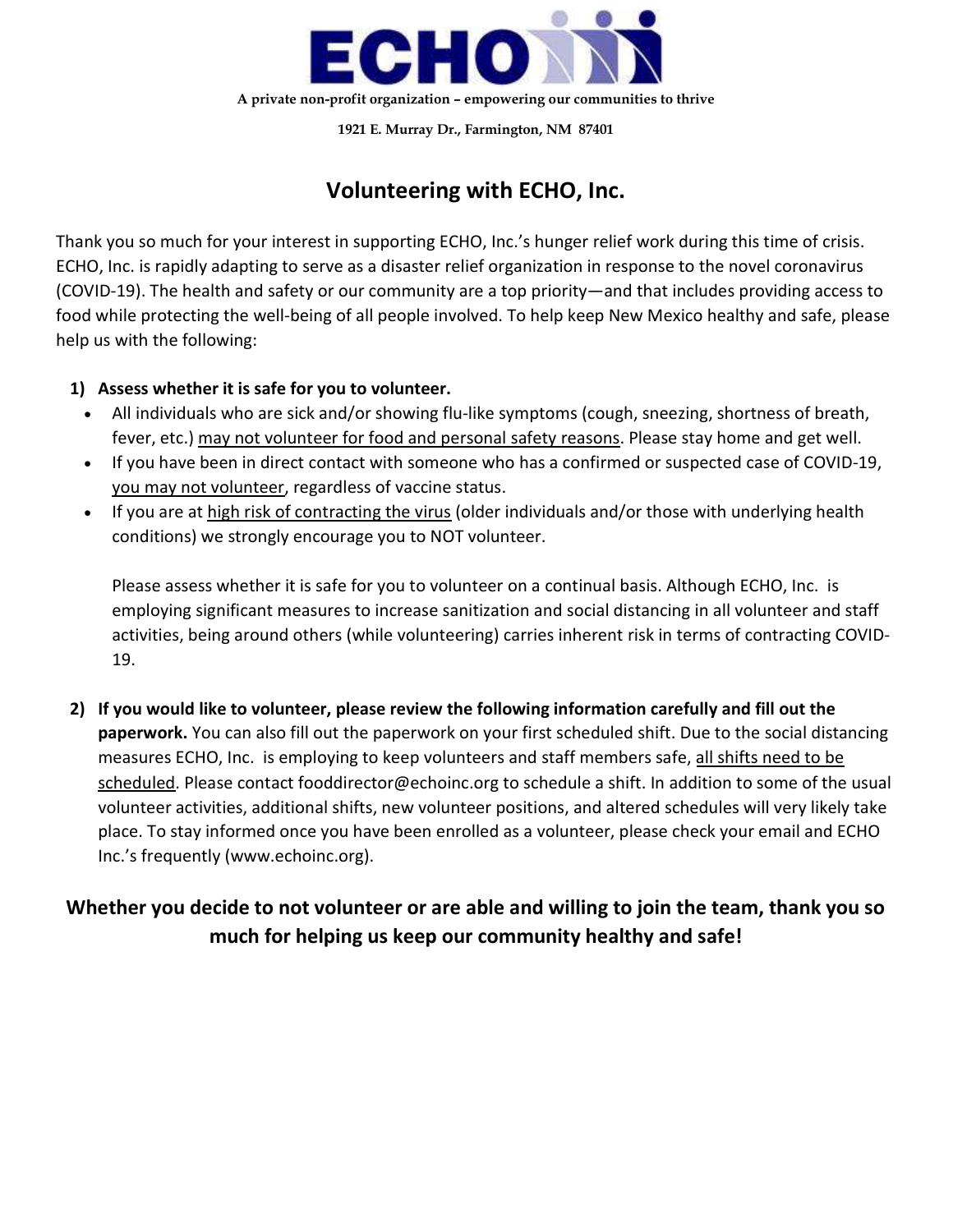## The ECHO, Inc. Volunteer Enrollment Form

#### Contact Information

| <b>Emergency Information</b>                                                                         |  |  |  |  |  |
|------------------------------------------------------------------------------------------------------|--|--|--|--|--|
|                                                                                                      |  |  |  |  |  |
|                                                                                                      |  |  |  |  |  |
| Do you have any medical conditions, allergies or physical limitations we should know about? ________ |  |  |  |  |  |
|                                                                                                      |  |  |  |  |  |

I certify that the information contained in this application is true and complete to the best of my knowledge. I understand that others depend on my participation as a volunteer and I agree to contact ECHO, Inc. if I am unable to participate in an activity for which I have registered.

\_\_\_\_\_\_\_\_\_\_\_\_\_\_\_\_\_\_\_\_\_\_\_\_\_\_\_\_\_\_\_\_\_\_\_\_\_\_\_\_\_\_\_\_\_\_\_\_\_\_\_\_ \_\_\_\_\_\_\_\_\_\_\_\_\_\_\_\_\_\_\_\_\_\_\_\_\_\_\_\_\_\_

Signature Date Date Communications and the Date Date Date Date

# FACILITY VISITOR SCREENING QUESTIONAIRE

In response to concerns regarding COVID-19 (coronavirus disease 2019), and in accordance with guidance issued by the Centers for Disease Control (CDC), this facility is screening all visitors for certain risk factors before entrance is allowed. Facilities may restrict or limit visitation rights for reasonable clinical and safety reasons, specifically to prevent community associated infection or communicable disease transmission to the residents.

Please answer the following questions and certify your answers by signing below: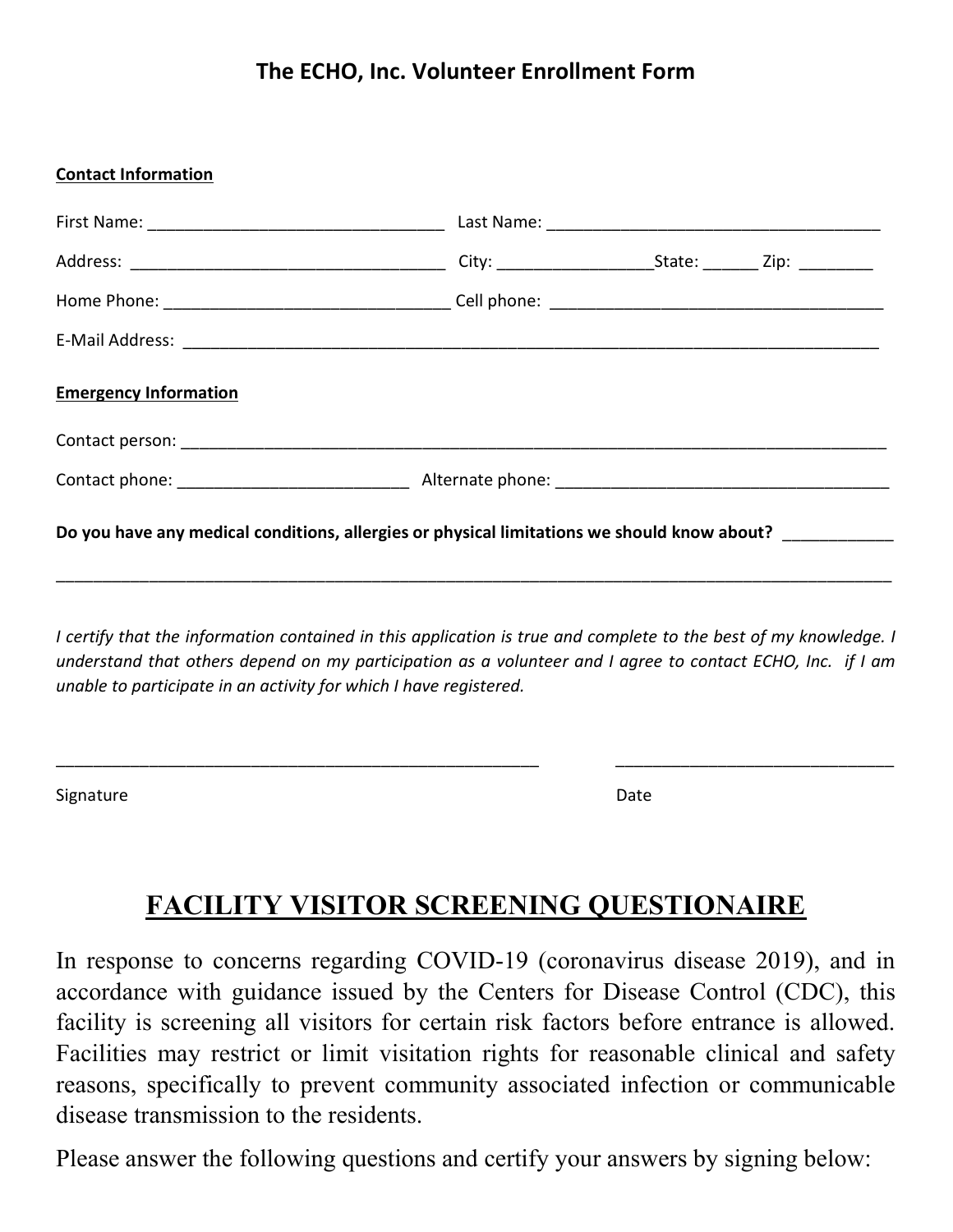| <b>QUESTIONS</b>                                             | YES | NO |
|--------------------------------------------------------------|-----|----|
| 1. Have you had signs of a respiratory infection in the last |     |    |
| 14 days, such as a fever, cough and/or sore throat?          |     |    |
| 2. Have you had contact with anyone who has been             |     |    |
| diagnosed with, or screened for COVID-19?                    |     |    |

| Name:      |  |
|------------|--|
| Signature: |  |
| Date:      |  |

Any questions marked "YES" indicate you are not able to volunteer with ECHO, Inc. at this time.

## Volunteer Release and Waiver of Liability

- 1. Volunteerism: I understand I am a volunteer at ECHO, Inc. . I understand (i) I am not an employee of ECHO, Inc. , (ii) I will not be paid for my participation and (iii) I am not covered by or eligible for any insurance, health care, worker's compensation or other benefits. I may choose at any time not to participate in an activity, or to stop my participation entirely, with ECHO, Inc.
- 2. Policies and Safety Rules: For my safety and that of my others, I will comply with ECHO, Inc.'s volunteer policies and safety rules and its other directions for all volunteer activities.
- 3. Assumption of Risk: I understand the activities/work may be hazardous, including but not limited to, lifting, bending, repetitive tasks and other activities. I hereby expressly and specifically assume the risk of injury or harm and release ECHO, Inc. from all liability.
- 4. Release and Waiver: I release and forever discharge and hold harmless ECHO, Inc. and its successors and assigns from any and all liability, claims, and demands of whatever kind of nature, either in law or in equity, which arise or may hereafter arise from the services I provide to ECHO, Inc. I understand and acknowledge that this release discharges The ECHO, Inc. from any liability or claim that I may have against ECHO, Inc. with respect to bodily injury, personal injury, illness, death, or property damage that may result from the services I provide to ECHO, Inc. or occurring while I am providing volunteer services. I forever discharge ECHO, Inc. from any claim whatsoever which arises on account of any first-aid, treatment or other service rendered in connection with an emergency during my tenure as a volunteer with ECHO, Inc. I understand ECHO, Inc. does not assume any responsibility for or obligation to provide financial assistance or other assistance, including but not limited to medical, health or disability insurance in the event of injury or illness.
- 5. Confidentiality: I may have access to sensitive or confidential information, including, but not limited to, identity, address, contact information, credit card numbers and financial information of ECHO, Inc.